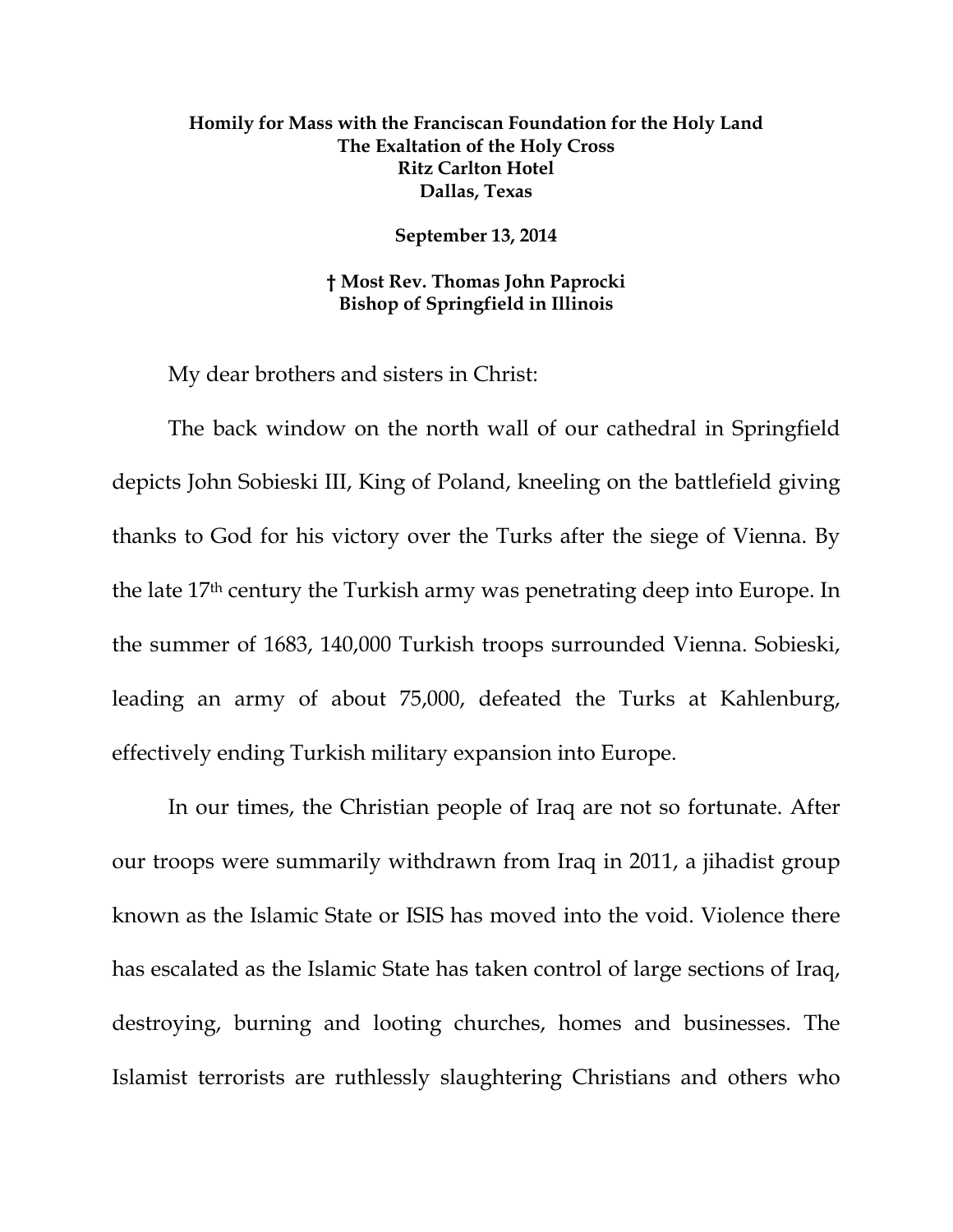chose not to convert to Islam. Tens of thousands have fled their homes since the extremist militant group Islamic State overran large swathes of northern Iraq in June and gave Christian residents an ultimatum to convert to Islam, pay a special tax, or be killed. Faced with such a dire situation, most Christians have fled for their lives. The Chaldean Archbishop of Kirkuk, said that the latest advance has nearly purged northwestern Iraq of its Christian population. "There is not a Christian town left standing," the Archbishop said.

We should not dismiss the situation in Iraq as a far-away matter of no concern to us. U.S. intelligence officials said last month that the gains made in recent months by the Islamic State have bolstered its long-term ambitions in the West, including the United States. Indeed, in a chilling video message aired last month, an ISIS soldier proclaims that their goal is to "raise the flag of Allah in the White House."

In light of this situation, our Holy Father, Pope Francis, has called for all people to pray for peace in Iraq and on August 9th he asked "the international community to protect all those suffering violence in Iraq." Writing to the Secretary General of the United Nations, Ban Ki-moon, the Holy Father decried how "Christians and other religious minorities have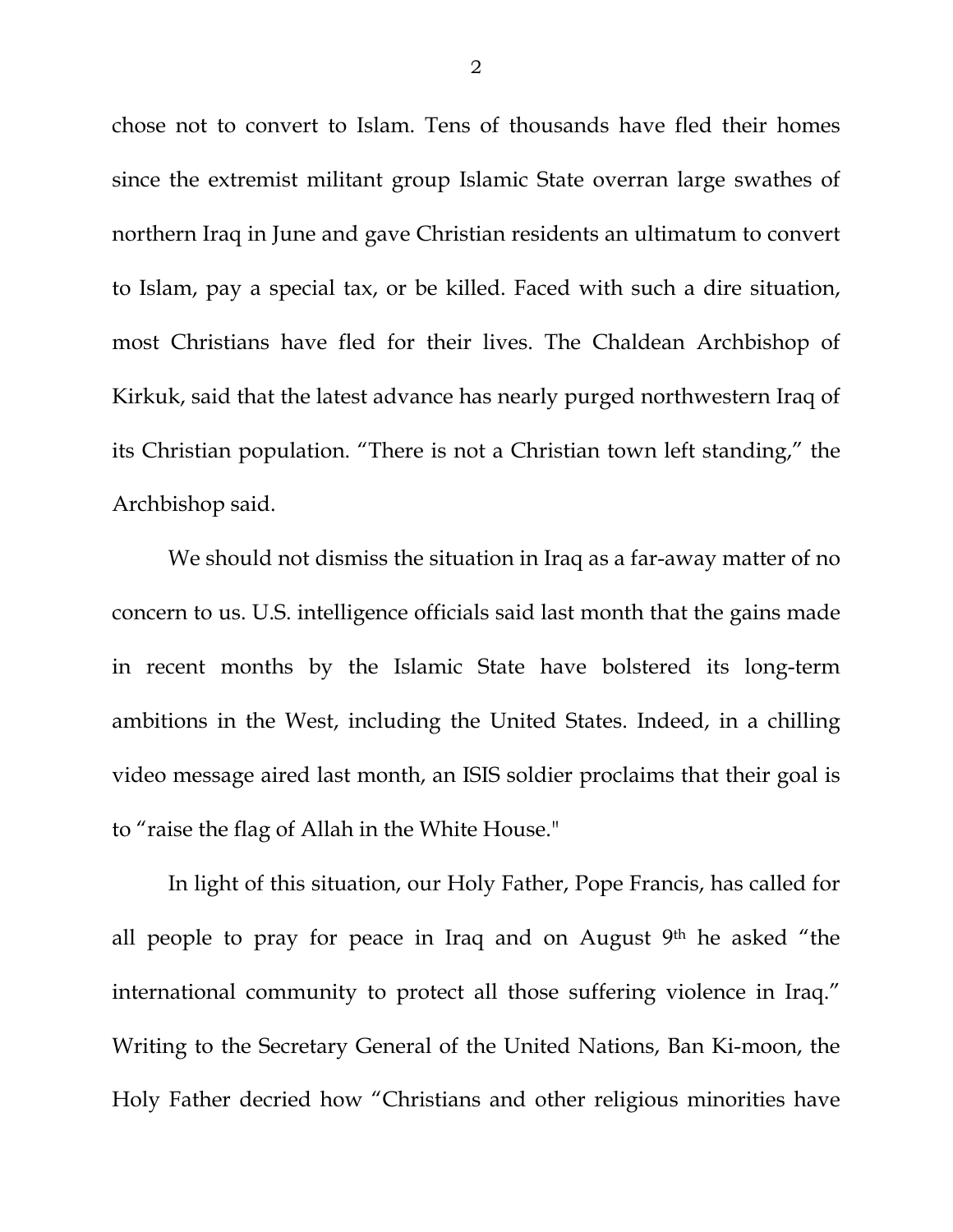been forced to flee from their homes and witness the destruction of their places of worship and religious patrimony." Pope Francis placed before the Secretary General "the tears, the suffering and the heartfelt cries of despair of Christians and other religious minorities of the beloved land of Iraq." The Catholic community and people of the United States share these tears, sufferings and heartfelt cries.

Archbishop Joseph Kurtz, President of the United States Conference of Catholic Bishops, sent a letter this past month to President Barack Obama, saying, "More must be done." Noting that Pope Francis had called upon "the international community, particularly through the norms and mechanisms of international law, to do all that it can to stop and to prevent further systematic violence against ethnic and religious minorities," Archbishop Kurtz pleaded with President Obama for "the United States to answer this call in concert with the international community."

In light of this crisis and other violent conflicts around the world, we should note that tomorrow marks one hundredth anniversary of the the beginning of the trench warfare that characterized the First World War. The surrounding landscape offered no protection to either side in the battle. Unequipped to dig trenches, both the Allied forces and the Germans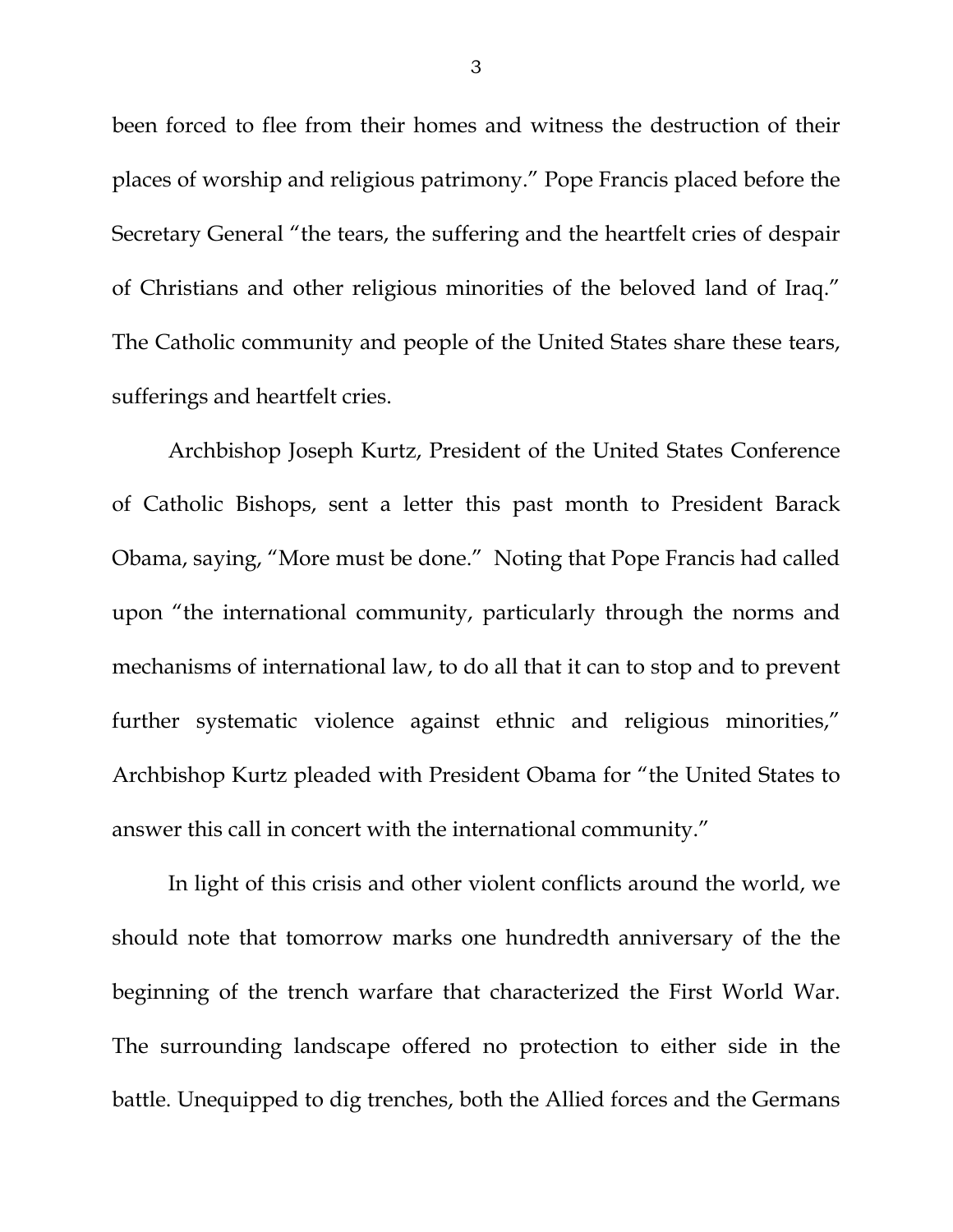sent soldiers to neighboring farms to requisition spades, shovels, pickaxes and any other implements that might help construct what became a fouryear nightmare for hundreds of thousands of soldiers. Neither side would give way to the other. The conflict seemed to increase in violence and bloodshed with each passing day. Two years later, almost to the very day, the first tanks supplemented the weapons – and so the death toll rose, so that, by the end of the war, there were more than thirty-seven million military and civilian casualties.

The unsung heroes and heroines of the First World War gave themselves unstintingly as they tried to protect and defend those around them. That is why, in spite of the horrors of war, we remember them with honor and pride. None of us can escape the experience of suffering. It is part and parcel of our human lives. We do not need to be overwhelmed by our circumstances. Looking towards the crucified Jesus, we can see for ourselves someone who knew rejection and pain from personal experience. The cross is the symbol of the resurrection. Death prepares for eternal life. With Jesus in our sights, we can face anything.

Today's feast of the Exaltation of the Holy Cross recalls the day when in 326 AD, Saint Helena, mother of the Roman emperor Constantine,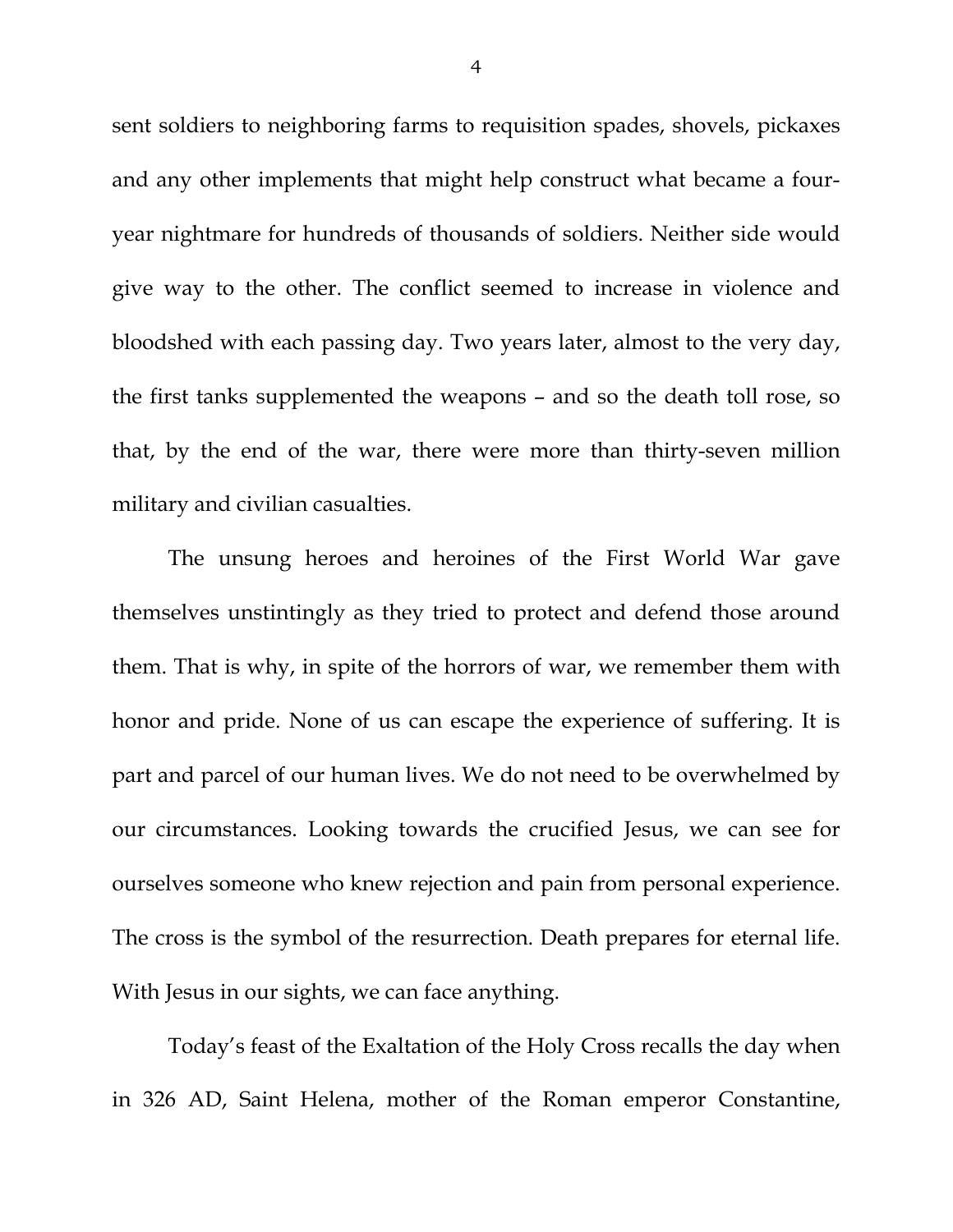discovered the True Cross and subsequently built the Church of the Holy Sepulchre in Jerusalem. The cross, however, is more than a holy relic; it has a meaning that underpins the whole of Christianity. It proclaims that Jesus faced suffering and death in a supreme act of self-sacrifice. It declares that there is no Easter Sunday unless it is preceded by Good Friday.

As we commemorate today the exaltation of the Holy Cross, we are very aware of how much we need to continue to implore the maternal aid of our Blessed Mother, particularly with regard to the situation which continues to deteriorate in the Middle East. One may be tempted to believe that there is little to no hope in these circumstances, but we continue to remain steadfast in trusting that peace is possible, for, as the angel Gabriel told the Blessed Virgin Mary at the Annunciation, "nothing will be impossible for God" (Luke 1:37).

We are invited to be not so overwhelmed with all of the bad news we hear, but to place our hope in the Good News of the Gospel that Christ has risen victorious and has defeated death. No war, tragedy, or suffering could ever nullify that victory.

It is this hope that should guide us as we offer our prayers without ceasing for a peaceful resolution to the problems in the Holy Land and in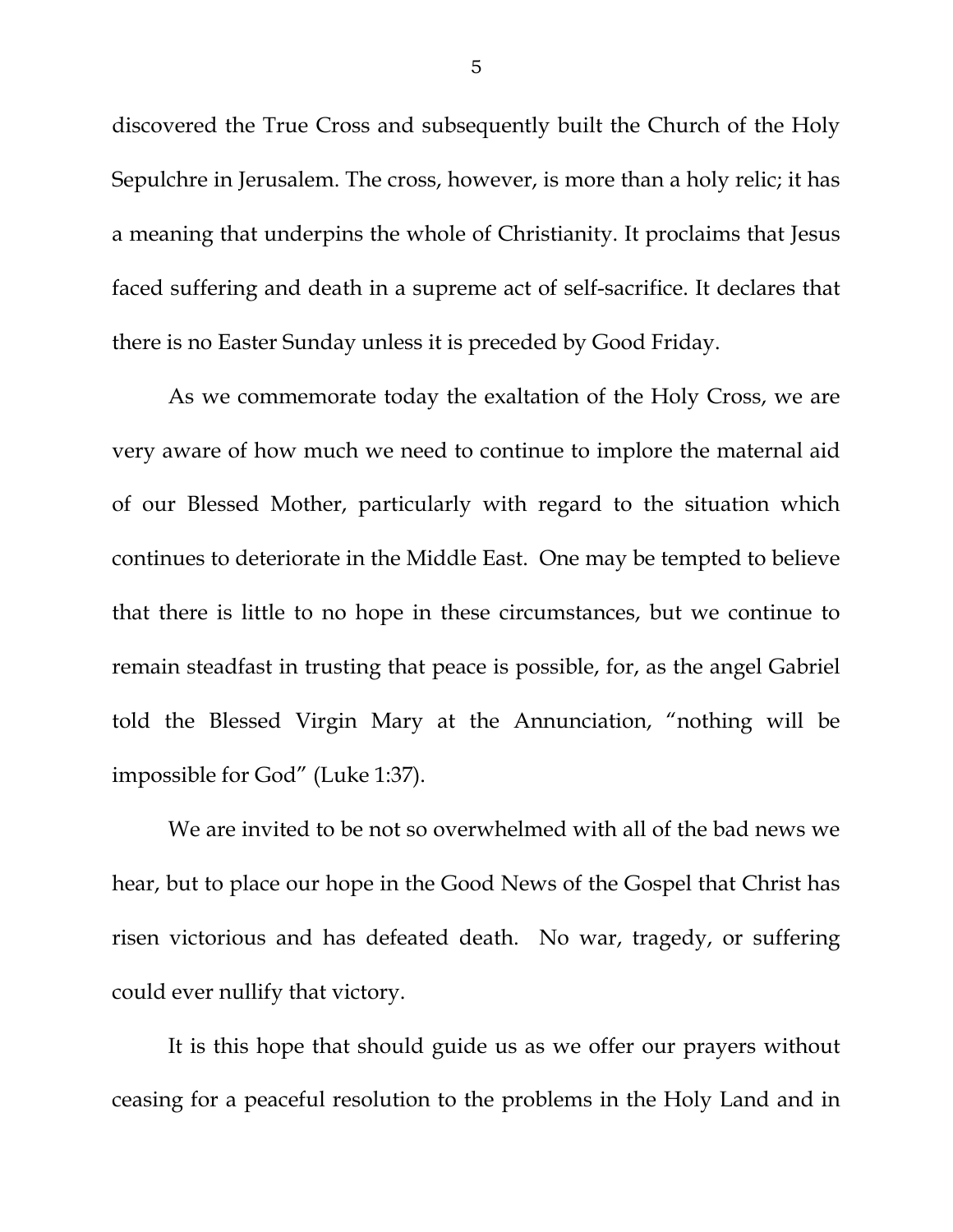the Middle East. It is also this hope which motivates us not to give up in doing whatever is necessary to aid in bringing about that peace.

In his address to the participants in the Pilgrimage of the Equestrian Order of the Holy Sepulchre of Jerusalem in Rome last year, the Holy Father highlighted this point when he said the following:

To believe in the redemptive power of the Cross and the Resurrection is to offer hope and peace. In a special way, the Land of Jesus needs it very much! The faith does not distance us from the responsibilities that we are all called to assume, but, on the contrary, it urges and impels us to concrete undertakings for a better society.1

The work that you undertake on behalf of the Franciscan Foundation for the Holy Land is an important part of the larger struggle for peace throughout the Middle East. Though your efforts may seem insignificant in comparison to the complex issues that surround the present conflicts, we are reminded by St. Paul that "all things work for good for those who love God" (Romans 8:28). We are confident in faith that what we offer will be multiplied by the Lord to accomplish His will.

Like so many who have turned to Mary in times of great distress in our world, let us humbly beg her not only to intercede on our behalf for